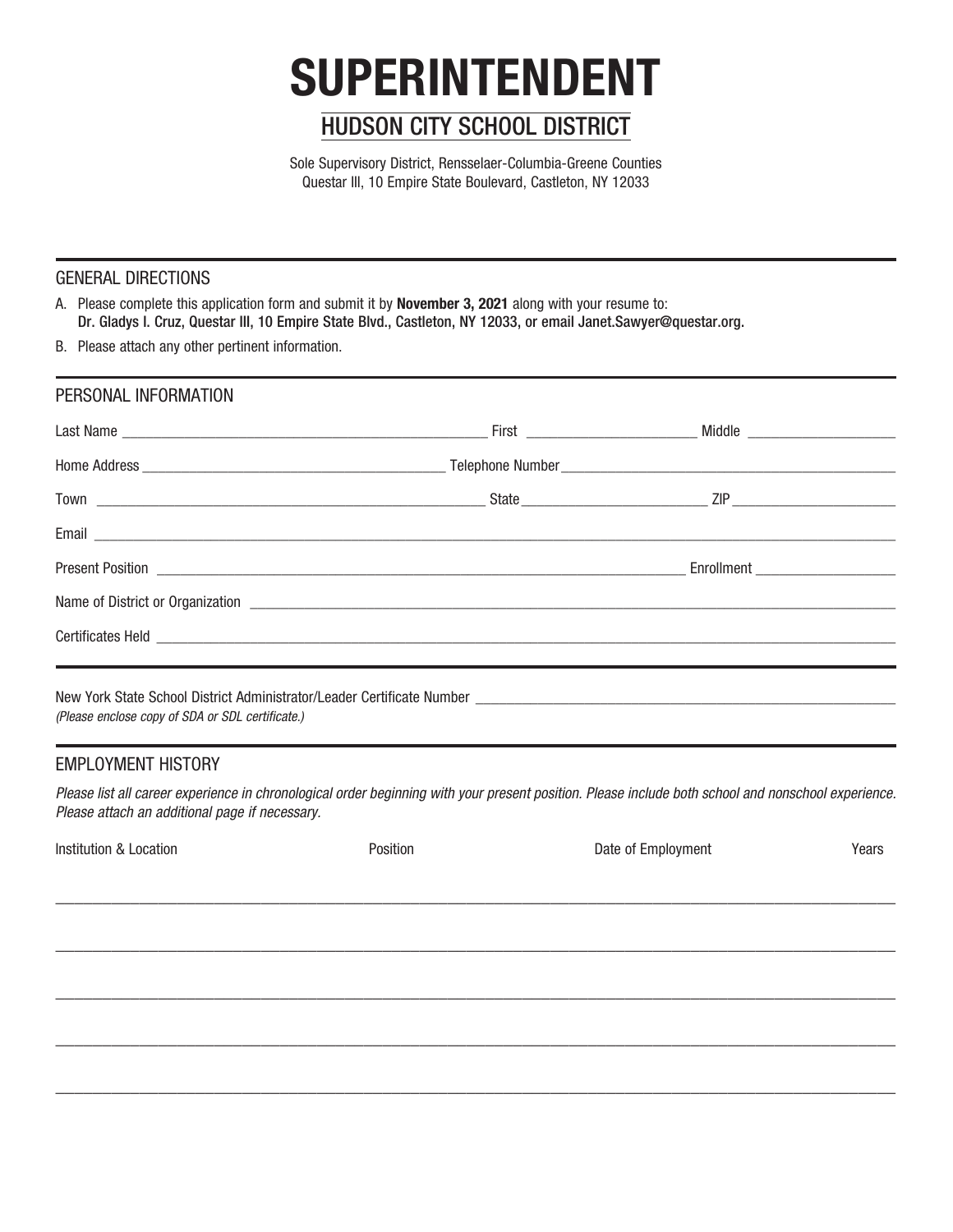| PROFESSIONAL PREPARATION |                        |             |               |  |  |
|--------------------------|------------------------|-------------|---------------|--|--|
|                          | Institution & Location | Major/Minor | Degree Earned |  |  |
| Undergraduate            |                        |             |               |  |  |
|                          |                        |             |               |  |  |
| Graduate                 |                        |             |               |  |  |
|                          |                        |             |               |  |  |
| Post Graduate            |                        |             |               |  |  |
|                          |                        |             |               |  |  |
|                          |                        |             |               |  |  |

#### **REFERENCES**

Please list a minimum of five professional references. Include your most recent supervisor or administrator, even if letters from these individuals are included in your placement folder.

#### ESSAY QUESTION

Please type an essay addressing the following question on a separate sheet of paper and enclose with your application.

Describe how your background, skills, and attributes will help continue our district's trend of growth, change, responsible budgeting, and improvement so all students become prepared for their future. Please touch specifically on the following subjects:

- Innovative academic solutions that support learners of all abilities.
- An articulated plan to support our diverse community and student population.
- A focus on SEL and civic engagement.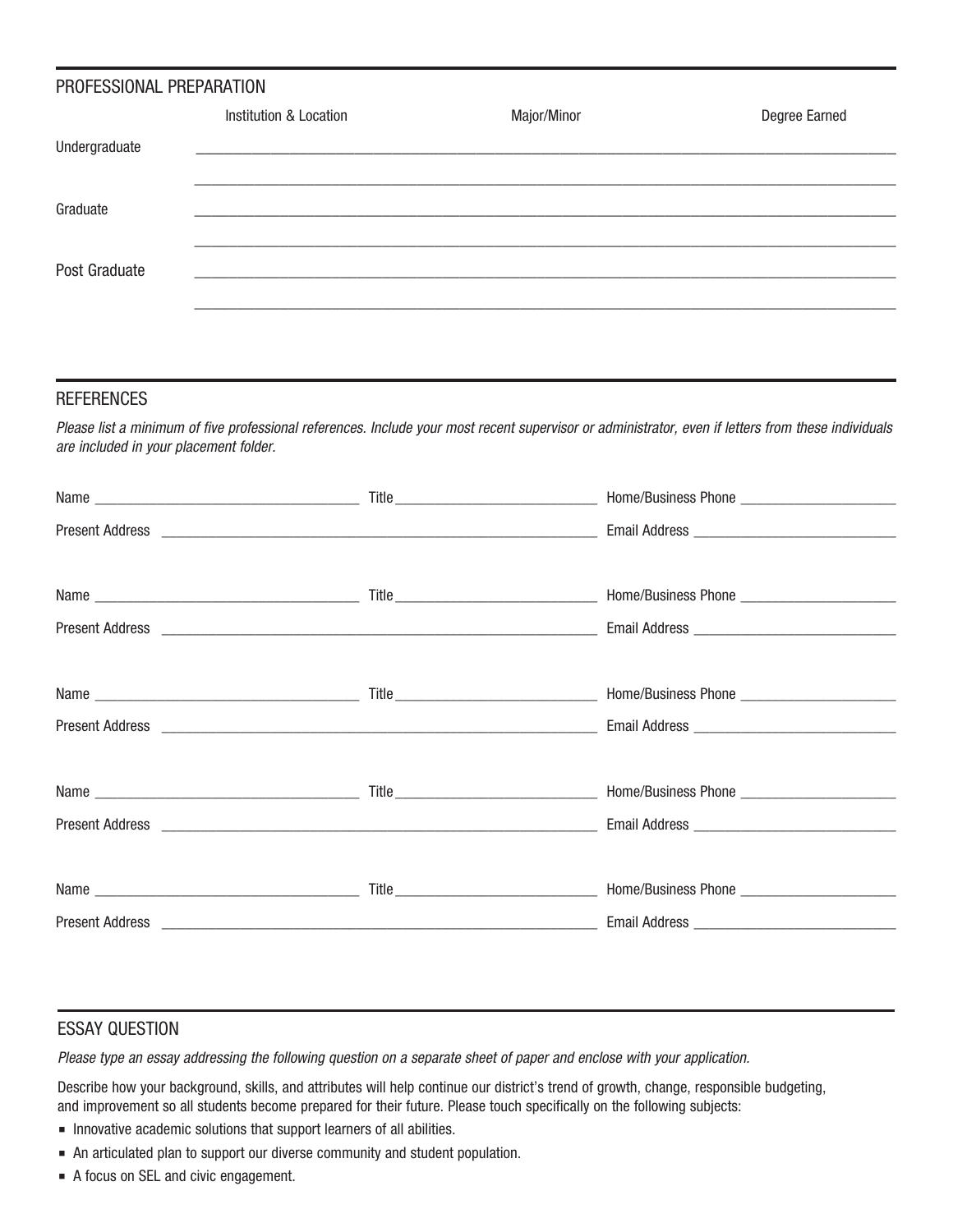### BACKGROUND INFORMATION

| 1. Have you ever been fingerprinted for the purpose of employment?                      |                         | Yes          | No contract the set of the set of the set of the set of the set of the set of the set of the set of the set of the set of the set of the set of the set of the set of the set of the set of the set of the set of the set of t |  |
|-----------------------------------------------------------------------------------------|-------------------------|--------------|--------------------------------------------------------------------------------------------------------------------------------------------------------------------------------------------------------------------------------|--|
| 2. Have you been cleared by NYSED for teaching?                                         |                         | No _________ |                                                                                                                                                                                                                                |  |
| 3. Are you legally eligible for employment in this country?<br>Yes $\rule{1em}{0.15mm}$ |                         |              |                                                                                                                                                                                                                                |  |
| 4. If Veteran of U.S. Military:                                                         |                         |              |                                                                                                                                                                                                                                |  |
|                                                                                         | Branch: Discharge Date: |              |                                                                                                                                                                                                                                |  |

**If the answer to any of the following questions is "yes", please attach an explanation for each "yes" response to this application.**

|                                                                                                                                | <b>YES</b> | <b>DATE</b> | NO. |
|--------------------------------------------------------------------------------------------------------------------------------|------------|-------------|-----|
| 5. Have you ever forfeited bail or bond following your appearance as a defendant in a criminal court action?                   |            |             |     |
| 6. Have you ever received an unsatisfactory rating in conjunction with any pedagogical or<br>school administration employment? |            |             |     |
| 7. Have you ever been disqualified for employment for any civil service position?                                              |            |             |     |
| 8. Have you ever been discharged or required to resign from any position (other than staff reduction layoffs)?                 |            |             |     |
| 9. Have disciplinary charges ever been proffered against you by an employer?                                                   |            |             |     |
| If yes, were the charges sustained?                                                                                            |            |             |     |